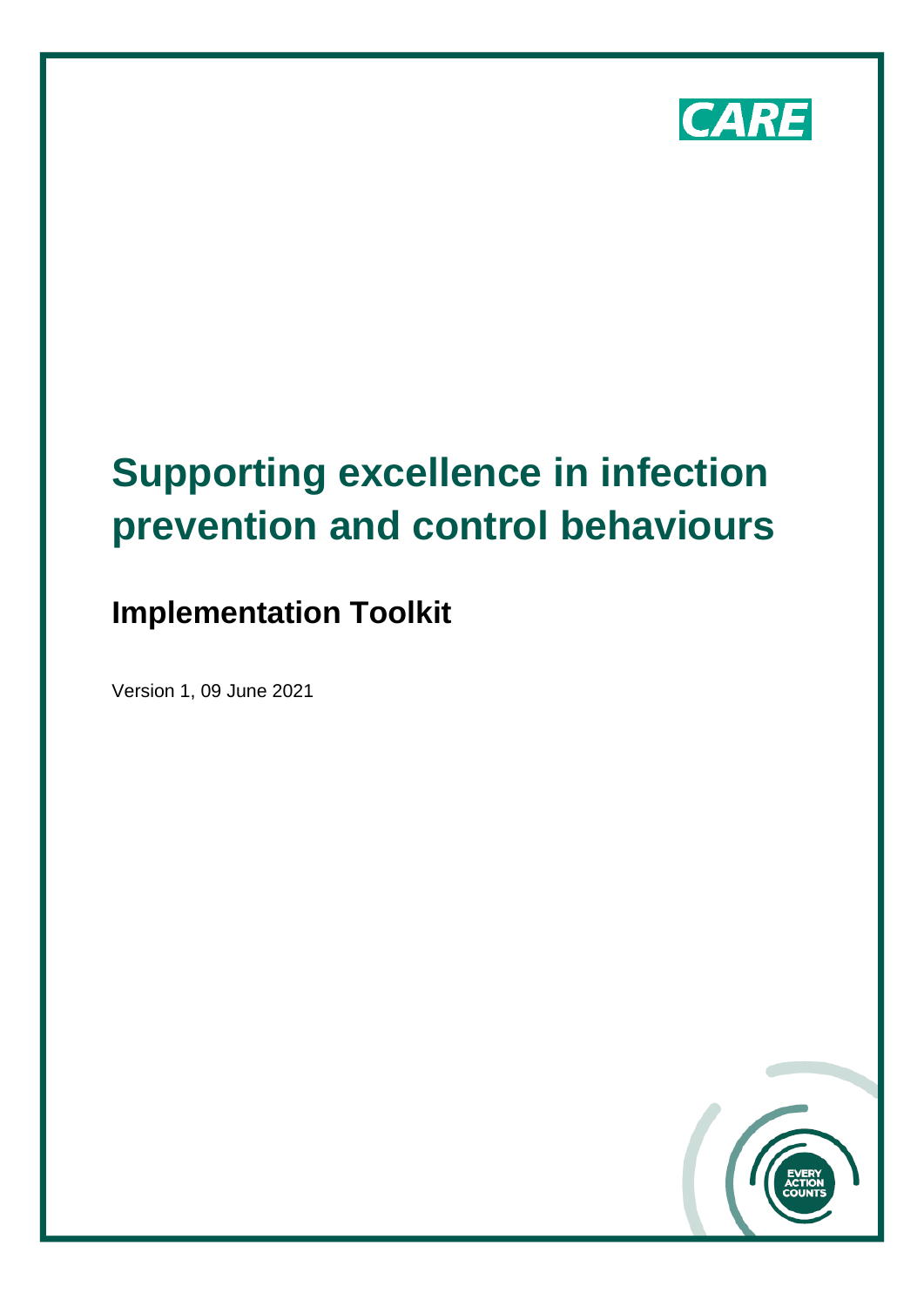# **Contents**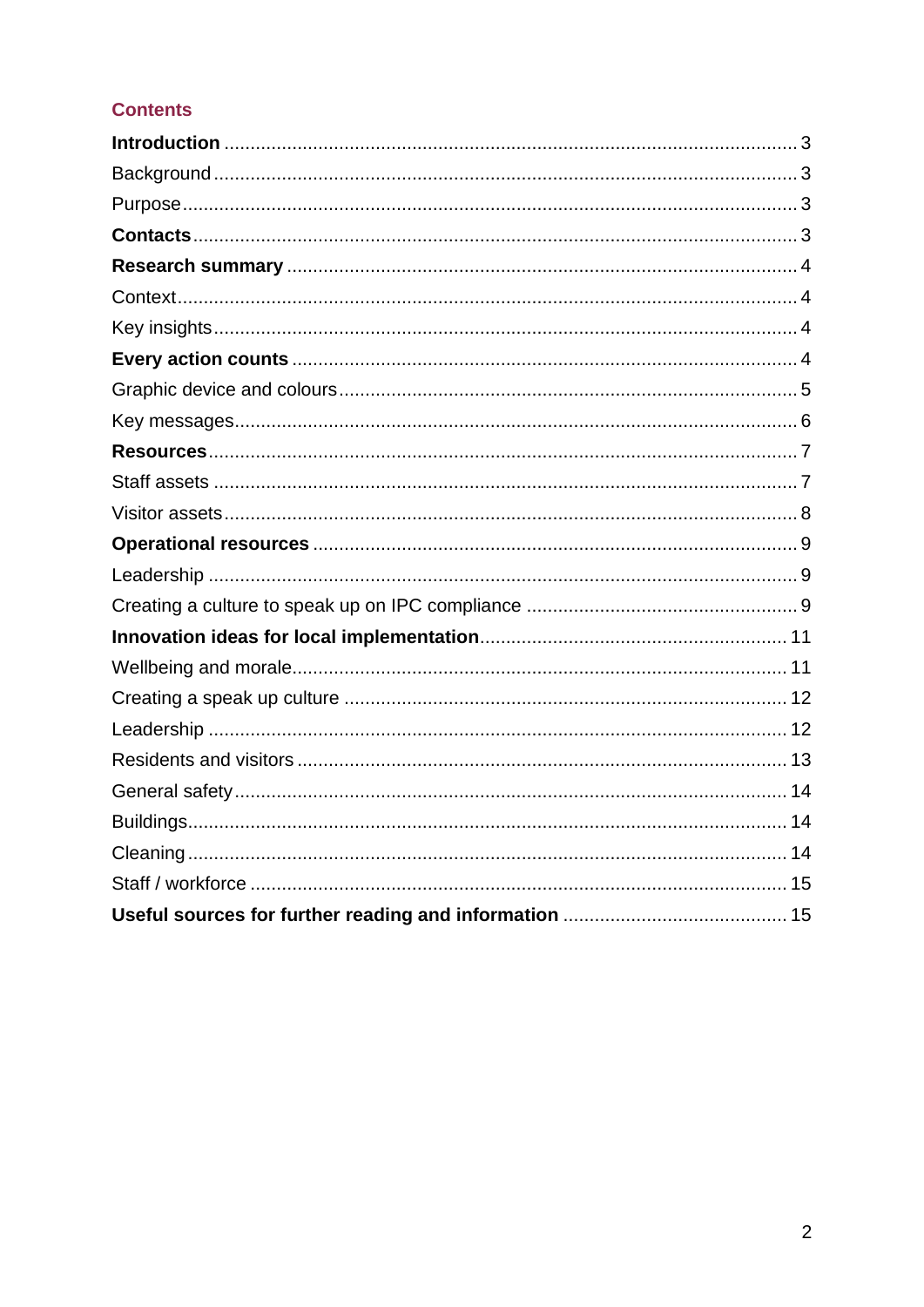#### <span id="page-2-0"></span>**Introduction**

#### <span id="page-2-1"></span>**Background**

Throughout the COVID-19 pandemic, efforts have been made in all adult social care settings to maintain the highest level of Infection Prevention and Control (IPC) excellence, reducing the risk of infections and deadly outbreaks.

Research conducted by partners in the NHS looked at the behavioural drivers which influenced people to follow IPC measures. This research involved gathering insights from people working in and using services, professional bodies, and clinical, communication and IPC experts, to understand these drivers and develop products to address key themes. These products have been reviewed and developed for use in adult social care settings.

### <span id="page-2-2"></span>**Purpose**

This implementation toolkit is designed to provide information, resources and ideas, to adult social care providers, to address the barriers to behavioural excellence with IPC measures.

This includes resources and tools targeting compliance and awareness, leadership, morale and wellbeing, training, and operational interventions.

Innovative ideas to support interventions have also been collated from the research and included at the end of this document.

# <span id="page-2-3"></span>**Contacts**

For any questions on the content in this toolkit, please contact:

- **Infection prevention and control (IPC) toolkit** Chief Nurse for Social Care [CN-ASC@dhsc.gov.uk](mailto:CN-ASC@dhsc.gov.uk)
- **Infection prevention and control (IPC) clinical advice** NHS England and Improvement [nhseandnhsi.ipc-cell@nhs.net](mailto:nhseandnhsi.ipc-cell@nhs.net)
- **COVID-19 Behavioural Change Unit**  NHS England and Improvement [england.covid-sustainablehealth@nhs.net](mailto:england.covid-sustainablehealth@nhs.net)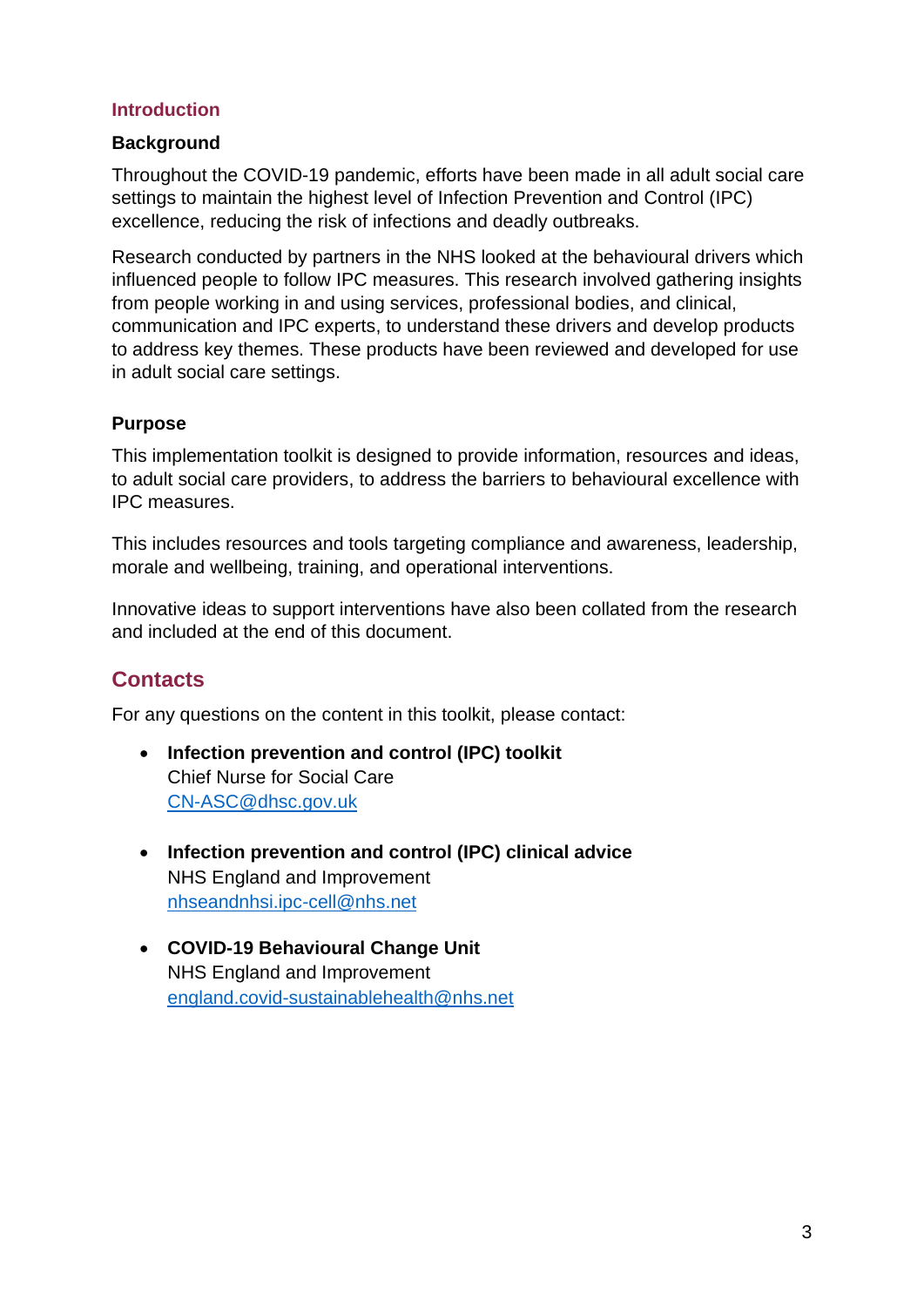# <span id="page-3-0"></span>**Research summary**

### <span id="page-3-1"></span>**Context**

Behaviour is driven by several factors that all influence why and how people act. This includes internal factors, such as subconscious motivations, personality, and perception of risk, as well as external factors, such as culture, environment, and wellbeing (physical, mental and emotional).

There is a need to focus on what can be done to support everyone, including staff, people using services and visitors, to achieve excellence with IPC measures.

#### <span id="page-3-2"></span>**Key insights**

- Strong, compassionate leadership and role modelling is critical local implementation is vital to the success of any interventions.
- As more people are vaccinated, personal risk will be lowered. We need to enhance the mindset of the workforce from protecting **themselves** while also protecting **others** and create a culture of kindness, where compliance is associated with being kind and caring to all.
- Social care workers need support to challenge people when they are not following the correct IPC guidance, particularly when speaking to senior managers. Providing staff with the tools and support to both speak up and 'listen up' will help address this.
- 'Hotspots' are areas where infrastructure issues, mainly space, aren't easily overcome but can be improved with some quick fixes, improved monitoring, and communication tools, such as posters.
- Training to further enhance awareness and understanding of IPC measures and their purpose for all parts of the sector, will support behavioural excellence with these measures.
- Clear messaging for people using care services and any visitors or household members is essential; outlining not just what we want them to do, but how to do it, for example, the need for social distancing. Direct messaging was felt to be more effective than softer messaging for this group.
- A zero-risk approach to sickness will relieve pressure on staff to come to work with minor symptoms.

# <span id="page-3-3"></span>**Every Action Counts**

The 'Every Action Counts' suite of resources has been adapted to support adult social care providers to apply interventions to achieve excellence in IPC measures, for all who work and come into contact with, adult social care services.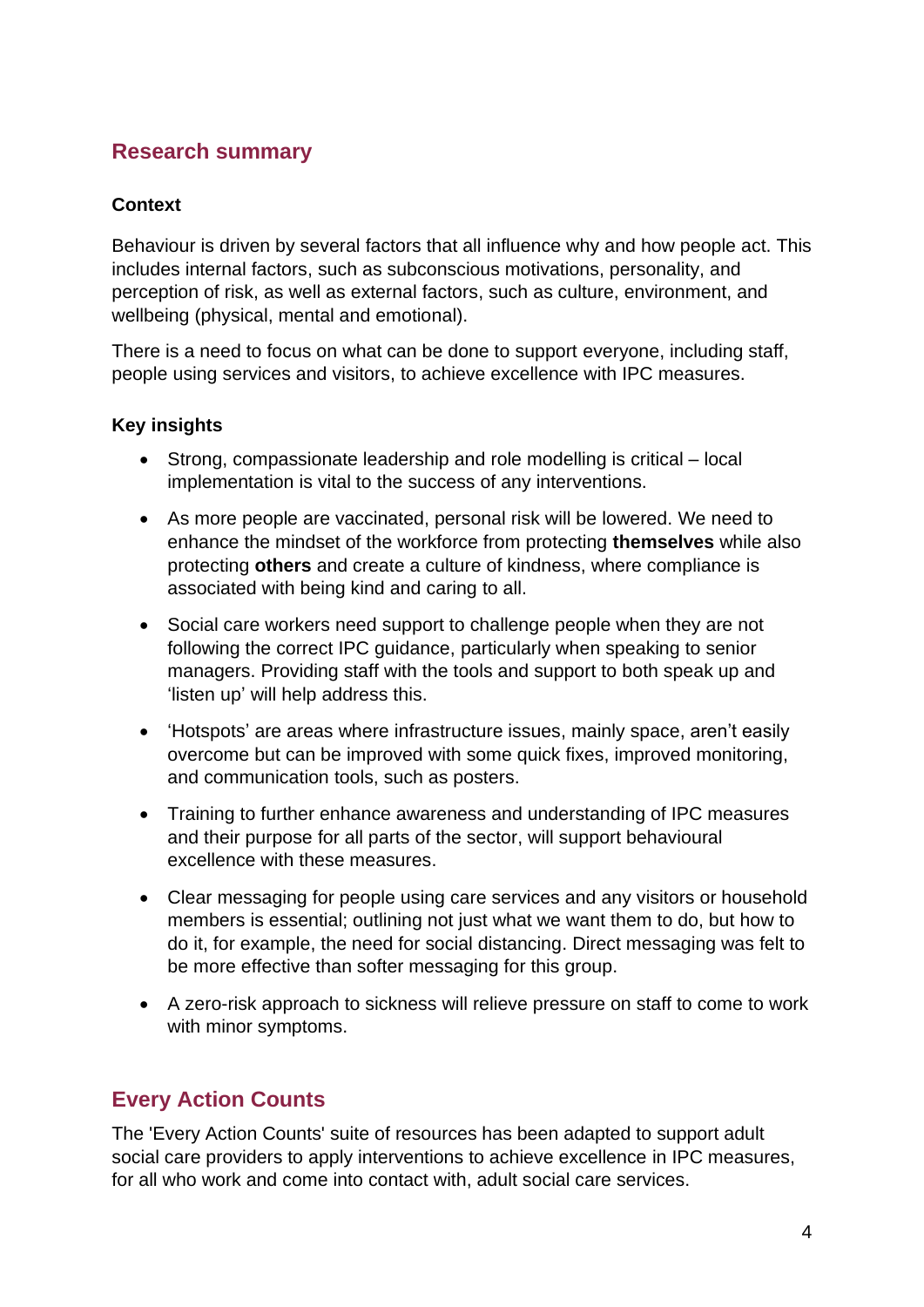The research stressed the importance of communicating with these groups regularly, through a variety of different formats and channels, to reinforce expected behaviours.

Situational reminders in key areas throughout the care setting should be considered to remind people 'in the moment'. This includes thinking about location for example, during staff breaks and in changing rooms and using channels such as TV screensavers in more than one location.

The resources have been adapted to be relevant for most adult social care settings. Some can be modified for your local context if required.

#### <span id="page-4-0"></span>**Graphic device and colours**



CARE Purnle **PMS 267c**  $R$   $\overline{AB}$   $\overline{B}$   $\overline{B}$   $\overline{C}$   $\overline{C}$   $\overline{C}$   $\overline{C}$   $\overline{C}$   $\overline{C}$   $\overline{C}$   $\overline{C}$   $\overline{C}$   $\overline{C}$   $\overline{C}$   $\overline{C}$   $\overline{C}$   $\overline{C}$   $\overline{C}$   $\overline{C}$   $\overline{C}$   $\overline{C}$   $\overline{C}$   $\overline{C}$   $\overline{C}$  R81 G38 B152 #512698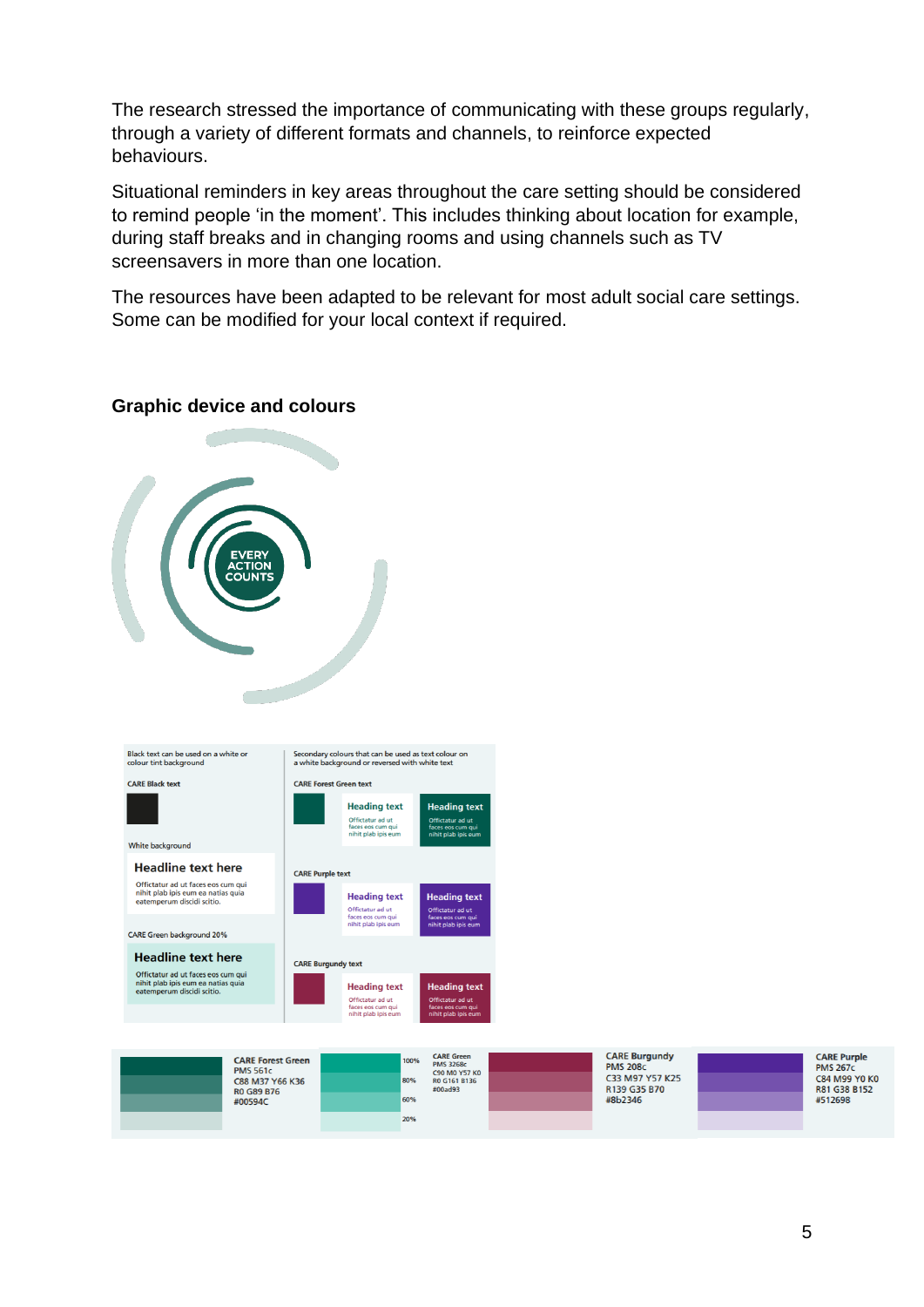# **Templates**



#### Word **PowerPoint**



#### <span id="page-5-0"></span>**Key messages**

- Every Action Counts each action you take has a big impact.
- We all have a responsibility to reduce the spread of coronavirus.
- People with COVID-19 can have very mild or no symptoms at all. This means they can transmit the virus to others without knowing.
- We all need to do things differently to how we would normally to reduce the risk.
- You should always follow the rules, even when with colleagues, family, or friends.
- When you follow these measures, you are playing your part.
- You can still spread the virus to others, even if you have been vaccinated.

#### Additional staff messages

- Observing IPC measures helps keep everyone safe from coronavirus.
- There is no such thing as a 'work bubble'. The virus can still spread between colleagues, so it is important to wear a mask and maintain physical distancing when on breaks and outside of work.
- If you see something, say something  $-$  it is ok to gently remind others to make space, fix or change their PPE, or observe other measures.
- We're all in this together it has been a challenging year and taking care of each other is important.
- If you need help, ask for it.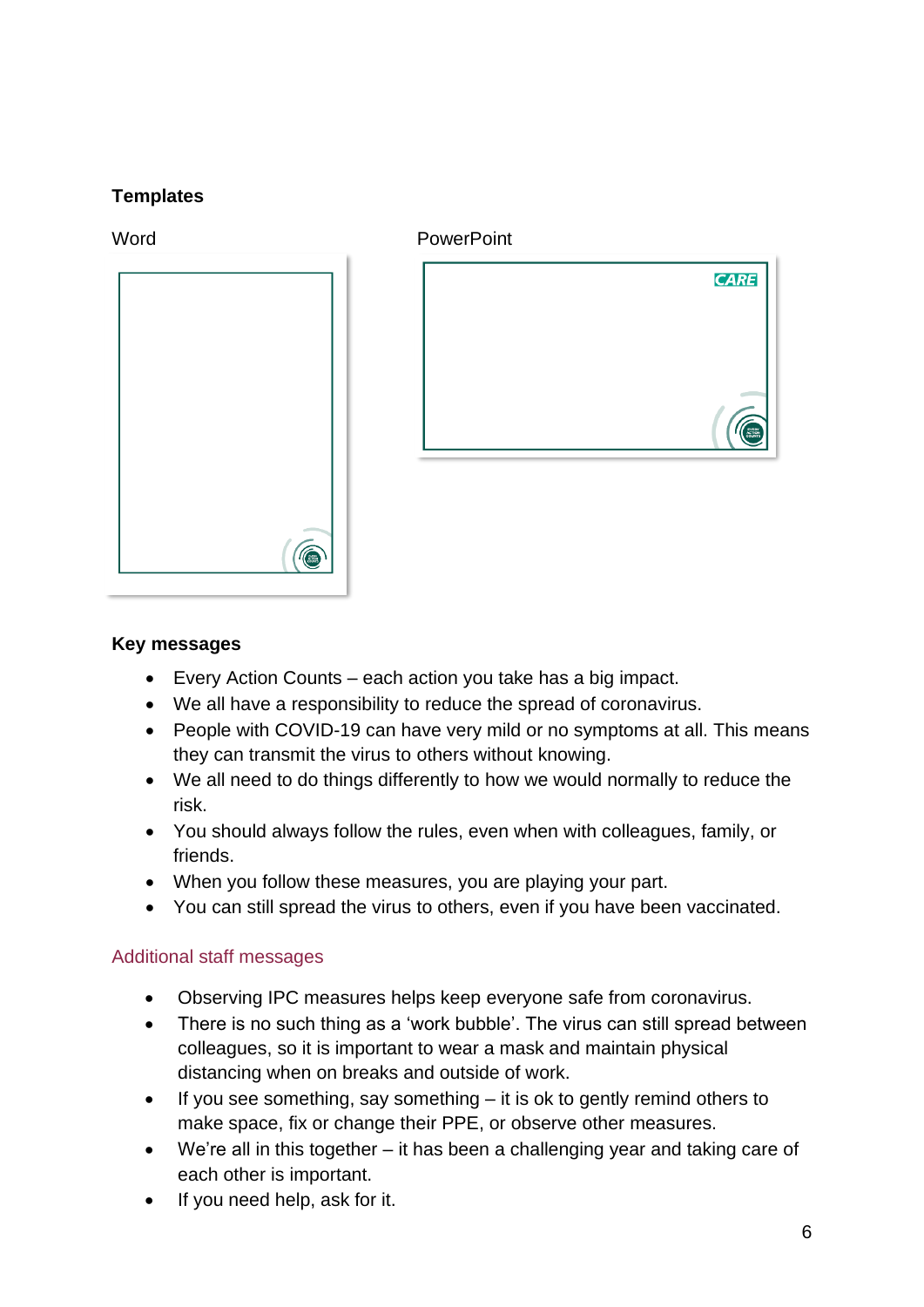#### Additional visitor messages

Additional messages for people who use services, their visitors, other members of their household and visiting professionals.

- We want to keep you, your family, all other people in our care and our staff safe from coronavirus.
- Because we care, we may ask you to do things differently while you are here/while we are with you. This may include:
	- o Wearing a mask or face covering over your nose and mouth.
	- o Wearing PPE, such as gloves and aprons
	- $\circ$  Making space for others  $-2$  metres
	- o Washing or sanitising hands regularly
	- o Taking a test
	- $\circ$  Only visiting parts of the building indicated by staff
	- o Asking other members of your household to remain in another room while we provide care.
- It's ok to remind staff that we need to make space for each other and to cover our mouths and noses. Reminders can help us all to look out for each other.

# <span id="page-6-0"></span>**Resources**

#### <span id="page-6-1"></span>**Staff assets**

We need to engage the hearts and minds of staff, by emphasising the impact their actions have on others.

Staff engagement assets can be downloaded from: [Infection prevention and control](https://www.skillsforcare.org.uk/Learning-development/ongoing-learning-and-development/infection-prevention-control/Infection-prevention-and-control.aspx)  [\(skillsforcare.org.uk\)](https://www.skillsforcare.org.uk/Learning-development/ongoing-learning-and-development/infection-prevention-control/Infection-prevention-and-control.aspx)



#### • Because I care – posters

Poster versions of the 'Because I care' video help to reinforce the messages for staff. They should be placed in staff areas such as break rooms, changing rooms, offices, and canteens to remind staff of the expected behaviours. Artwork files are available if you wish to swap the staff photos.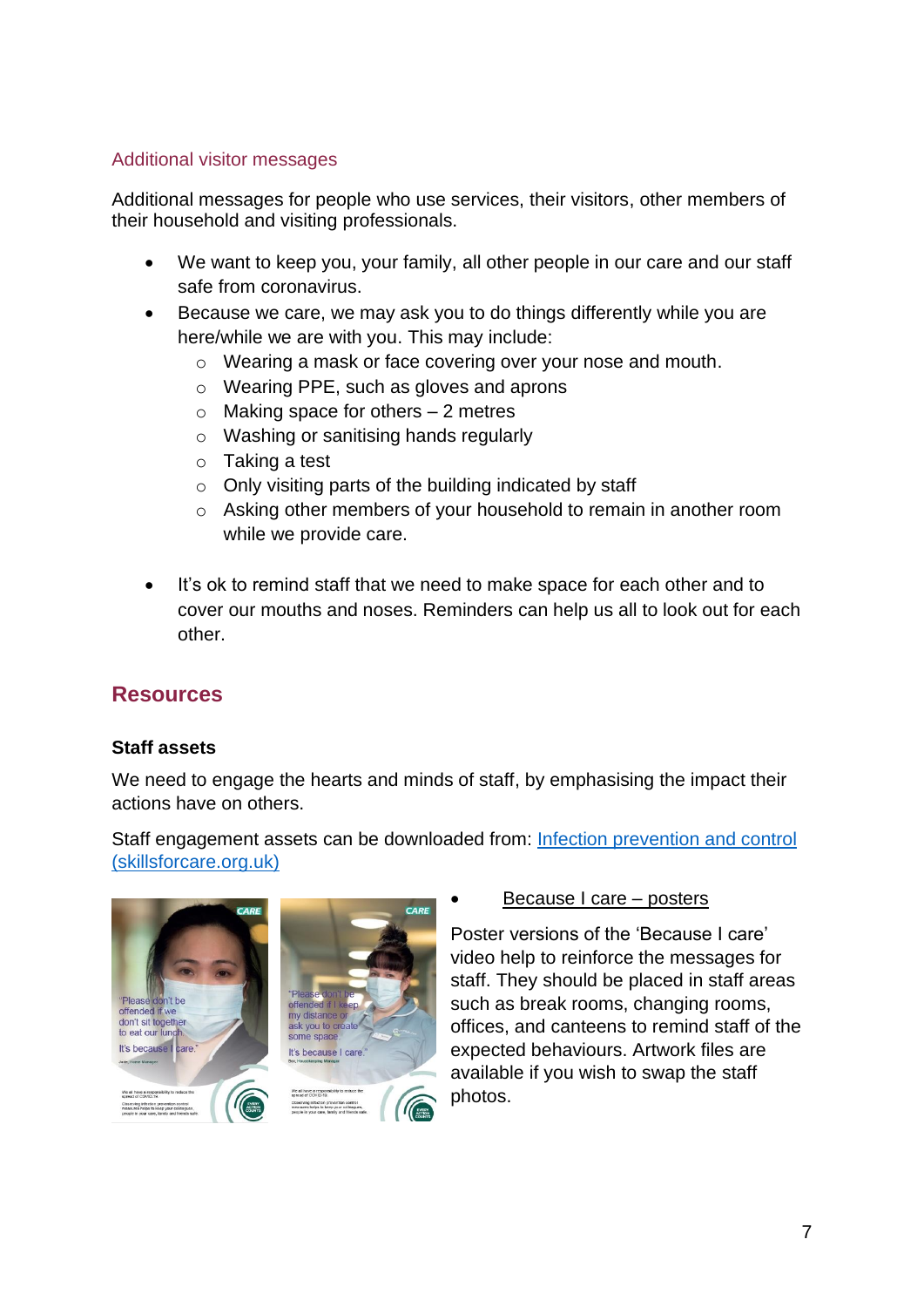

**Digital cards** 

Three digital cards to help you share important information with staff about how they can be safe at work. These cover car sharing, PPE and asymptomatic testing.

These could be used on communication channels such as intranets, staff newsletters, apps and screensavers.

# <span id="page-7-0"></span>**Visitor assets**

Research has indicated that interventions for people using services and those significant to them need to be simple and practical, with strong clear messaging on the IPC measures are in place. Face-to-face interactions, explaining what is expected, supported by situational reminders and information before visiting, is helpful.

#### **Resources**

The following assets have been reviewed with a social care stakeholder group. They are based on insight gained through NHS patient groups and made relevant for adult social care. They can be downloaded from [https://www.skillsforcare.org.uk/Learning](https://www.skillsforcare.org.uk/Learning-development/ongoing-learning-and-development/infection-prevention-control/Infection-prevention-and-control.aspx)[development/ongoing-learning-and-development/infection-prevention](https://www.skillsforcare.org.uk/Learning-development/ongoing-learning-and-development/infection-prevention-control/Infection-prevention-and-control.aspx)[control/Infection-prevention-and-control.aspx.](https://www.skillsforcare.org.uk/Learning-development/ongoing-learning-and-development/infection-prevention-control/Infection-prevention-and-control.aspx)

Information resources for service users:

| <b>Visitor Charter</b>                                                                                                                                                                                                                                                                 | <b>CARE</b> |
|----------------------------------------------------------------------------------------------------------------------------------------------------------------------------------------------------------------------------------------------------------------------------------------|-------------|
| the contributions you court for the secondary survivor and our staff as in white you are<br>here. Concerving passes from person to present quickly and easily and in a real sisk.<br>to those provincias. You can pass it on to people even if you do not have semptons.<br>ditto sue- |             |
| Vie all have a responsibility to reduce the scread of contractius. Decause we care.<br>are more out, you be dealthings differently while you can have.                                                                                                                                 |             |
| dit is I am at litted carvise tame hand. I understand that I will be askeding:                                                                                                                                                                                                         |             |
| <b>Wear Pressed Potentian Equipment (PPS)</b><br>Toughtuid a ways year the mesk, disposable plastic sprom and glows supplied.                                                                                                                                                          |             |
| Make cones for others:<br>2 notices in the rath distance to stay from other people. You should not share<br>tool or drink, pick spin-ow there that are not there, or photosily help people.<br>hors hare, Ask a member of staff for help.                                              |             |
| Not in one place to heap poople sale.<br>These district dail other carts of the home unless saked to buys member of staff.<br>Forked to struct a welling one about structure. Fun cannot or thick uncover-<br>to go screenings, check with the care beam first.                        |             |
| Take a test before anity<br>Your thousands and educational Traditional species or provided consultations.<br>entering the care home.                                                                                                                                                   |             |
| <b>Blaze class honds</b><br>You should work your honds becamily and evoid boutting your line. This is<br>Inserted before and after putting on any Personal Protective Equipment.                                                                                                       |             |
| Our staff play an important role in hosping company safe. If yiels to ram no so that we<br>read to realis so and for each other and to cover our results and room. Therineism                                                                                                          |             |

# • Template charter

Some providers have a visitor charter approach that recognises we all have a responsibility to reduce the spread of coronavirus. This should not be presented as a formal contract but rather as mutual recognition of the moral responsibility of the signatory. The charter can also be used without the signature section.

# Situational reminder cards:



• Poster - IPC measures

The IPC measures poster reminds people of the four key IPC actions - hands, face, space and not moving around unnecessarily. This poster can be used in care settings and on social media.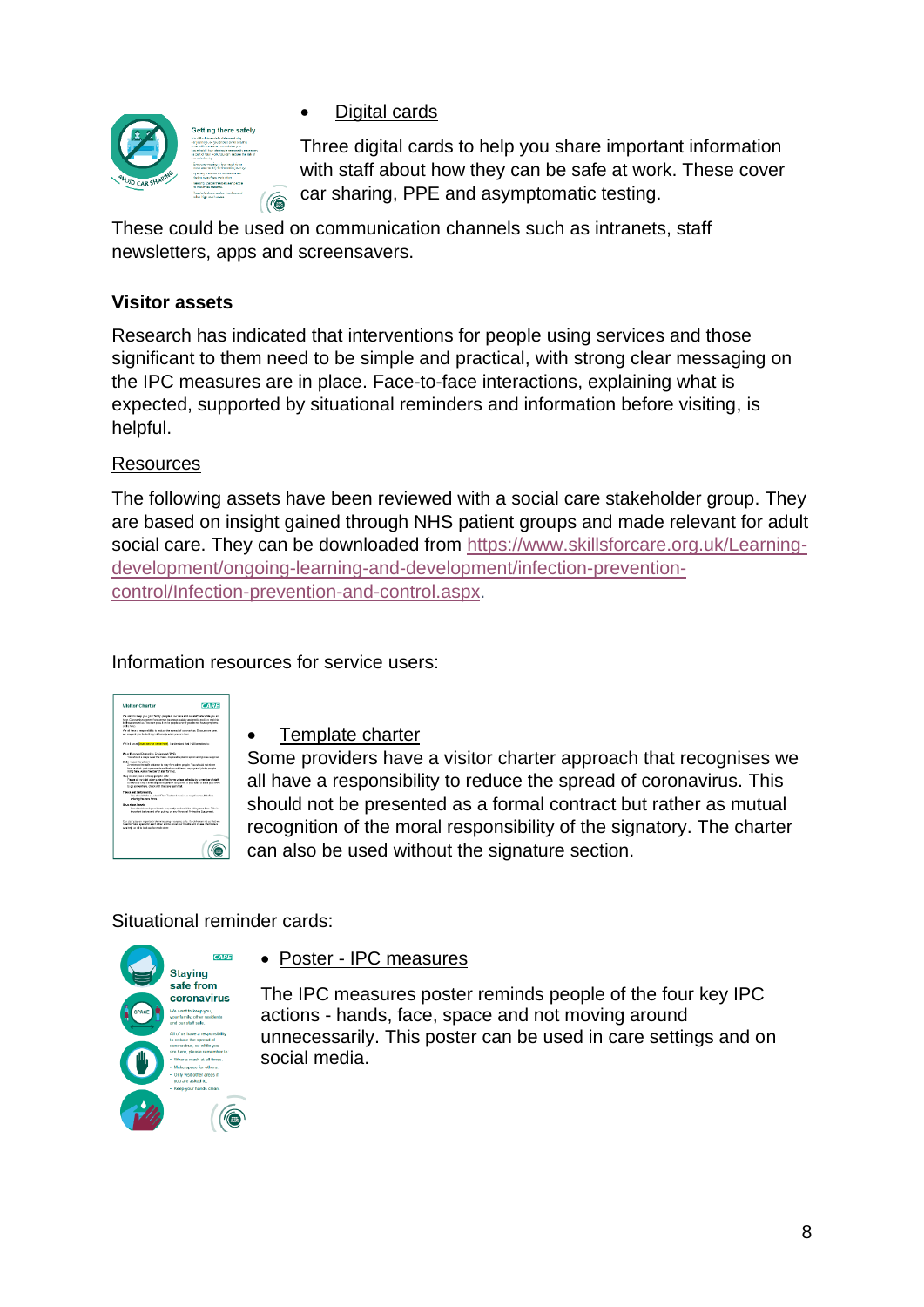

• Digital cards - key behaviours

The digital cards focus on specific actions, such as wearing masks properly. They can be displayed on TV screens and other digital channels, or used on social media.



• A4 posters - key behaviours

The behaviours posters focus on a particular action, such as washing hands or wearing a mask, and can be displayed throughout the building. These posters should be laminated or displayed in holders, to reduce the spread of infection. Consider placing these posters in the areas where you want the behaviour to happen, such as the 'Keep hands clean' poster by the hand sanitiser.

# <span id="page-8-0"></span>**Operational resources**

# <span id="page-8-1"></span>**Leadership**

There is lots of anecdotal evidence that organisations with strong, visible leadership on IPC and exemplary role modelling from managers and team leaders achieve excellence with IPC practice.

Key principles for leadership include:

- 1. Role modelling is essential at all levels
	- o Lead by example and practice good IPC
	- $\circ$  Be visible
	- o Let staff know it is ok to remind you as well
	- o No risk approach to illness be supportive and trusting of illness, so staff do not feel compelled to work when sick.
- 2. Promote the IPC guidance constantly remind staff in all interactions.
- 3. Collective leadership is important to provide greater consistency of IPC processes and foster trust among staff.
- 4. Show support ask staff how they are feeling and remember to thank them for their work.
- 5. Strong leadership can come from any level it doesn't have to be top down recognise people in your team and empower them.
- 6. Involve people using services. Make sure they are aware of expectations encourage them to speak up and promote IPC excellence.

#### <span id="page-8-2"></span>**Creating a culture to speak up on IPC compliance**

Many staff find it difficult to challenge non-compliance, even with their peers. They can be intimidated by hierarchy and those they feel have more influence than them.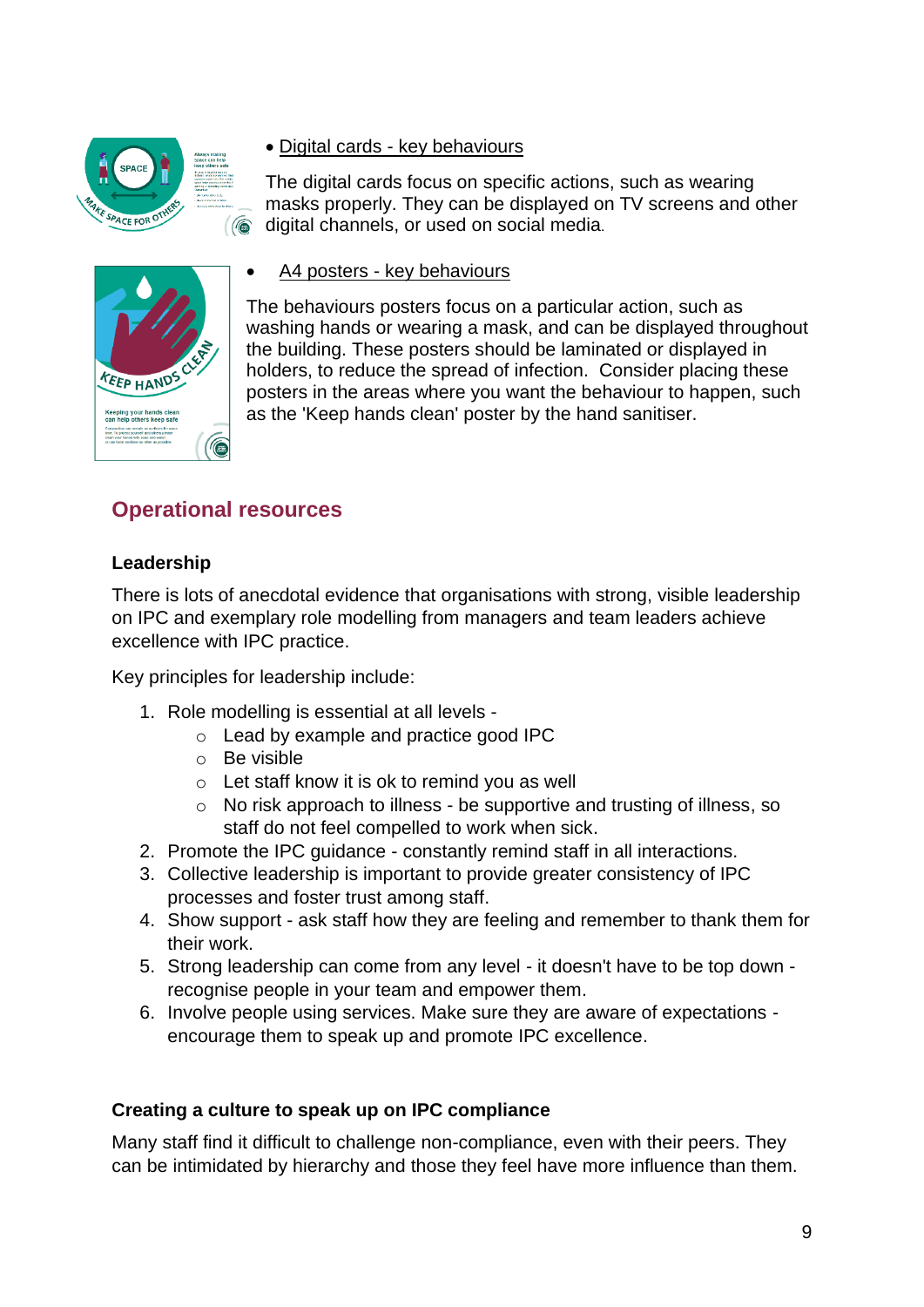Supporting a 'reminding culture', where everyone is empowered to speak up and be receptive to feedback, is important.

We need to empower all staff, and people using or coming into contact with services, with the confidence and language to speak up, if someone is letting their guard down.

Key principles for creating a culture to speak up include:

- 1. Sharing messages about it being 'ok' and being expected to speak up at every briefing, every handover, every interaction
- 2. Senior leaders reinforcing these messages in all communications and interactions
- 3. Encourage staff, at all levels, to take feedback in good faith, assume positive intent, and not react badly when reminded by others.

#### **Resources**

Creating an open and transparent culture that empowers staff to speak up, is essential to support compliance with IPC measures.

The Skills for Care culture toolkit is about creating an open and supportive culture. The lines of communication section identifies how leaders can set the example by having an open-door policy, being approachable and visible, listening to their staff, praising when things go well, and taking responsibility when they don't. This will help to set and reinforce the standards for staff.



• Hints and tips - speaking up on IPC The reference cards are designed to support staff to speak up and remind colleagues and others if they are not following IPC measures. The cards include tips about preparing for tricky conversations.

#### In addition

- Speak Up training materials for social care managers and staff [https://speakup.direct/for-employers/](https://eur01.safelinks.protection.outlook.com/?url=https%3A%2F%2Fspeakup.direct%2Ffor-employers%2F&data=04%7C01%7CJo.Steele%40skillsforcare.org.uk%7Cd6699ee3a3d34224d2eb08d8eeca676f%7C5c317017415d43e6ada17668f9ad3f9f%7C0%7C0%7C637521900373645623%7CUnknown%7CTWFpbGZsb3d8eyJWIjoiMC4wLjAwMDAiLCJQIjoiV2luMzIiLCJBTiI6Ik1haWwiLCJXVCI6Mn0%3D%7C1000&sdata=3jG7nsHZ06tIOqPyb1RsI6oRvW3NkSb485NxoE20usc%3D&reserved=0)
- SCIE video: Whistleblowing in social care: improving organisational practice [https://youtu.be/oKtGgH7-eR0](https://eur01.safelinks.protection.outlook.com/?url=https%3A%2F%2Fyoutu.be%2FoKtGgH7-eR0&data=04%7C01%7CJo.Steele%40skillsforcare.org.uk%7Cd6699ee3a3d34224d2eb08d8eeca676f%7C5c317017415d43e6ada17668f9ad3f9f%7C0%7C0%7C637521900373655580%7CUnknown%7CTWFpbGZsb3d8eyJWIjoiMC4wLjAwMDAiLCJQIjoiV2luMzIiLCJBTiI6Ik1haWwiLCJXVCI6Mn0%3D%7C1000&sdata=Shy%2FItkWd3FX1TDZN8GUYiaNqwdA%2FOEO0z2COi%2FKd8Q%3D&reserved=0)

# **Wellbeing and morale**

Wellbeing and morale are important factors when considering staff behaviour.

Staff are more likely to comply with IPC measures when they feel supported by their leaders and organisation. It is important they feel their concerns are listened to and acted upon quickly.

Key principles for maintaining staff wellbeing and morale include:

1. Saying 'thank you' and 'well done' goes a long way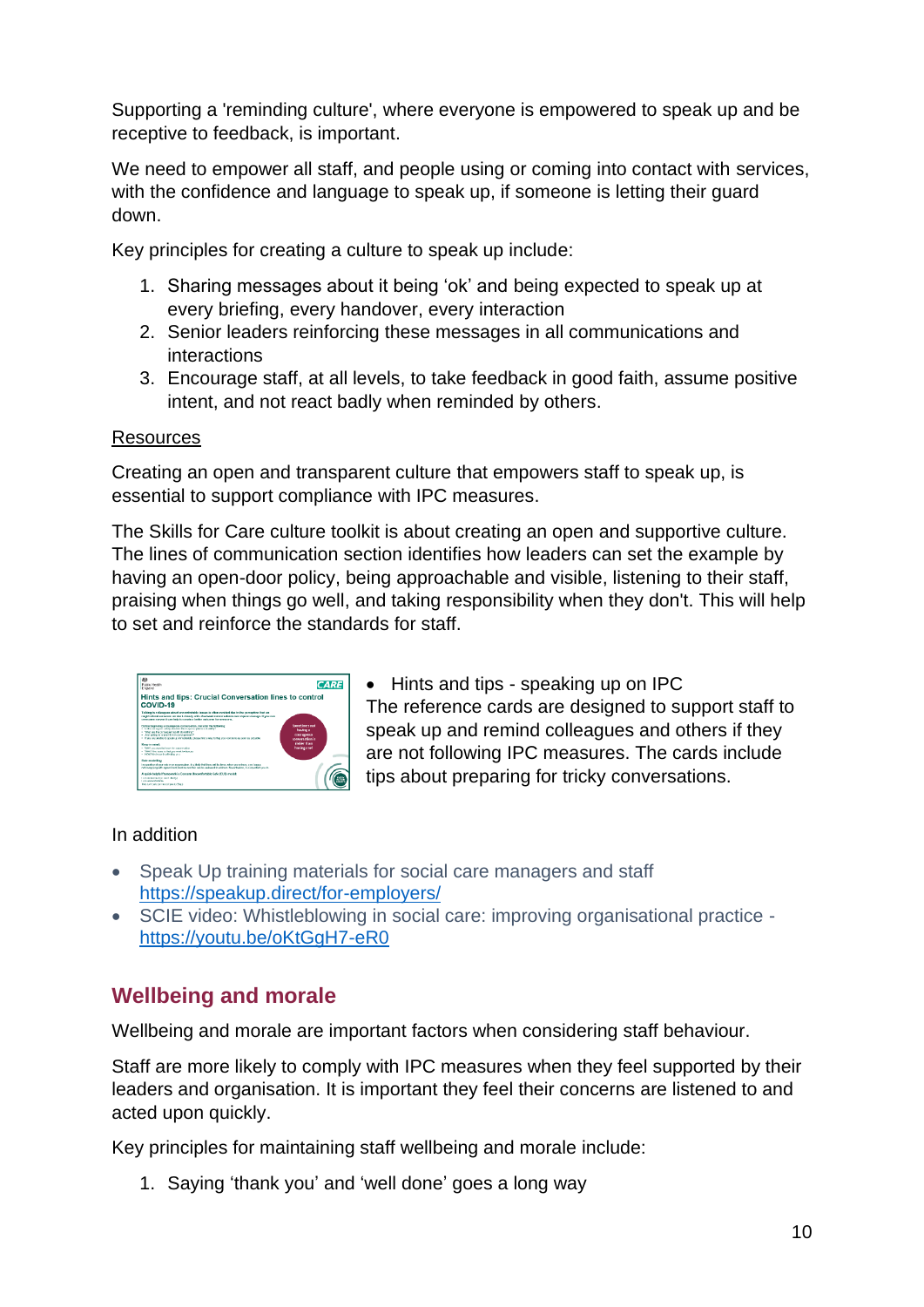- 2. Communication should be two way: check in with staff to see how they are feeling and if they need more support
- 3. Demonstrate empathy and take time to listen a culture where it is 'ok not to feel ok'
- 4. Speed is important: when concerns are raised, listen and respond as quickly as possible, to make sure staff feel heard and that their concerns are taken seriously.

#### **Resources**

[Health and wellbeing of the adult social care workforce -](https://www.gov.uk/government/publications/coronavirus-covid-19-health-and-wellbeing-of-the-adult-social-care-workforce/health-and-wellbeing-of-the-adult-social-care-workforce) GOV.UK (www.gov.uk)

# <span id="page-10-0"></span>**Innovative ideas for local implementation**

In addition to the resources developed nationally, the research process highlighted several innovative approaches to IPC excellence.

Care providers can consider these ideas according to need and setting.

#### <span id="page-10-1"></span>**Wellbeing and morale**

• Staff buddy system

Staff buddy systems are a great way to make sure staff have someone to check in with and ask for help if they need it. Buddies can also help to remind each other to follow IPC measures 'in the moment'. Small buddy groups can be used to cover different working patterns.

• Create a virtual hug

To replace real hugs, while social distancing measures are in place, consider creating a team or organisation 'virtual hug' to show support for each other in challenging or stressful times. One example of this is the distanced 'fist bump' in Disney's Big Hero 6 film.

• Message support boards

A message board, for staff to leave each other comments, or notes of support, can provide a good channel for teams to communicate across different shifts and working patterns. Consider making this virtual. A good example of this is the @allontheboard Twitter channel for London Underground.

• Wobble rooms

Consider dedicating a room or space as a staff 'wobble room', a safe space to go and take a minute if staff become overwhelmed. This space could include messages to help people in the moment, for example, a poster outlining breathing techniques.

Vicky Bradshaw at Cygnet Healthcare wrote about looking after care colleagues, including those experiencing trauma, in this blog: [Stabilising the](https://socialcare.blog.gov.uk/2021/03/02/stabilising-the-wobble-looking-after-our-care-colleagues/)  [wobble: looking after our care colleagues](https://socialcare.blog.gov.uk/2021/03/02/stabilising-the-wobble-looking-after-our-care-colleagues/)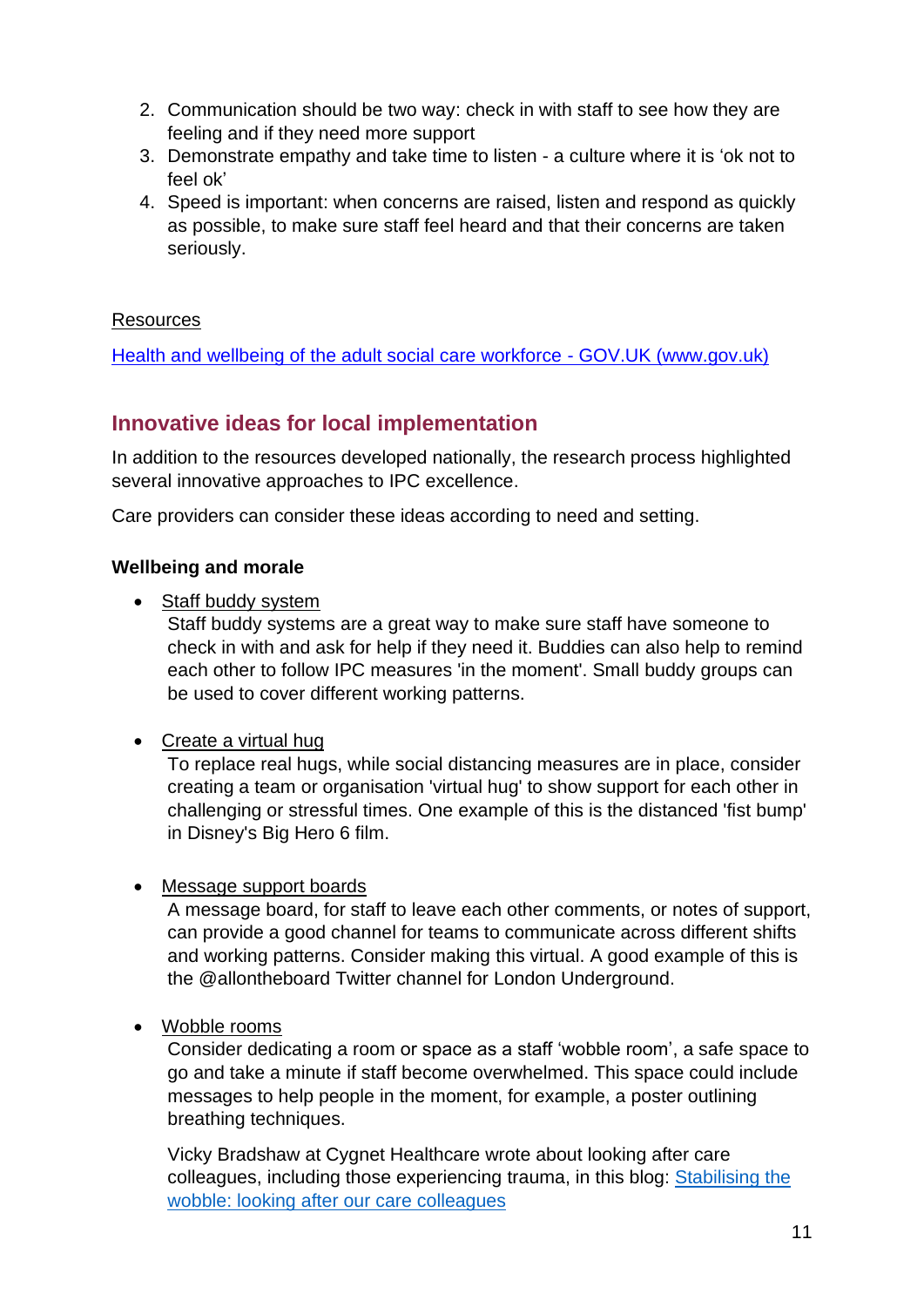# • Create team WhatsApp groups

Team WhatsApp groups are a great way to create an informal channel for staff to communicate, and check in with each other, and provide support if needed.

#### • Safety words

Safety words are already used in some healthcare environments, such as surgical theatres. A similar concept could be applied to IPC measures. A nominated word, usually unrelated to the environment, such as 'pineapple' can be used to remind everyone to stop and check their PPE and surroundings for compliance.

#### • Daily Dose toolkits

Pulling together a suite of images/videos/animation of feel-good messages to share with staff (through WhatsApp, intranet, bulletins etc) can help to improve morale and wellbeing.

### • Mindfulness moments

Taking a moment to check in at the beginning of every shift can help to set the mood and morale of staff. A mindful moment can include a few minutes at handover for each shift where positive messages and support are shared.

### • 'Team breaks

Creating an online 'room' that is always open, can help people to chat in a socially distanced way and feel more supported during their breaks.

#### <span id="page-11-0"></span>**Creating a speak up culture**

• Key message stickers

Stickers for staff and residents to wear can remind others of the correct behaviours and help support a culture of speaking up. Messages could include things such as, 'The best way to support me is to wear a mask properly' and 'If I keep my distance, it is because I care'.

• Elect team speak up champions

Team champions can help to create a culture of positive reminding and can also act as a support for staff who feel uncomfortable speaking up. This could be a rotating role, to help embed the speak up culture across all professions and levels of staff.

• Create an anonymous escalation process Even with support, some people still may not feel confident to speak up. Creating an anonymous escalation process allows all voices to be heard.

# <span id="page-11-1"></span>**Leadership**

• Daily messages to staff

A personal message can be very powerful. A daily message from leaders (senior or area lead) can provide connection and emphasise that staff are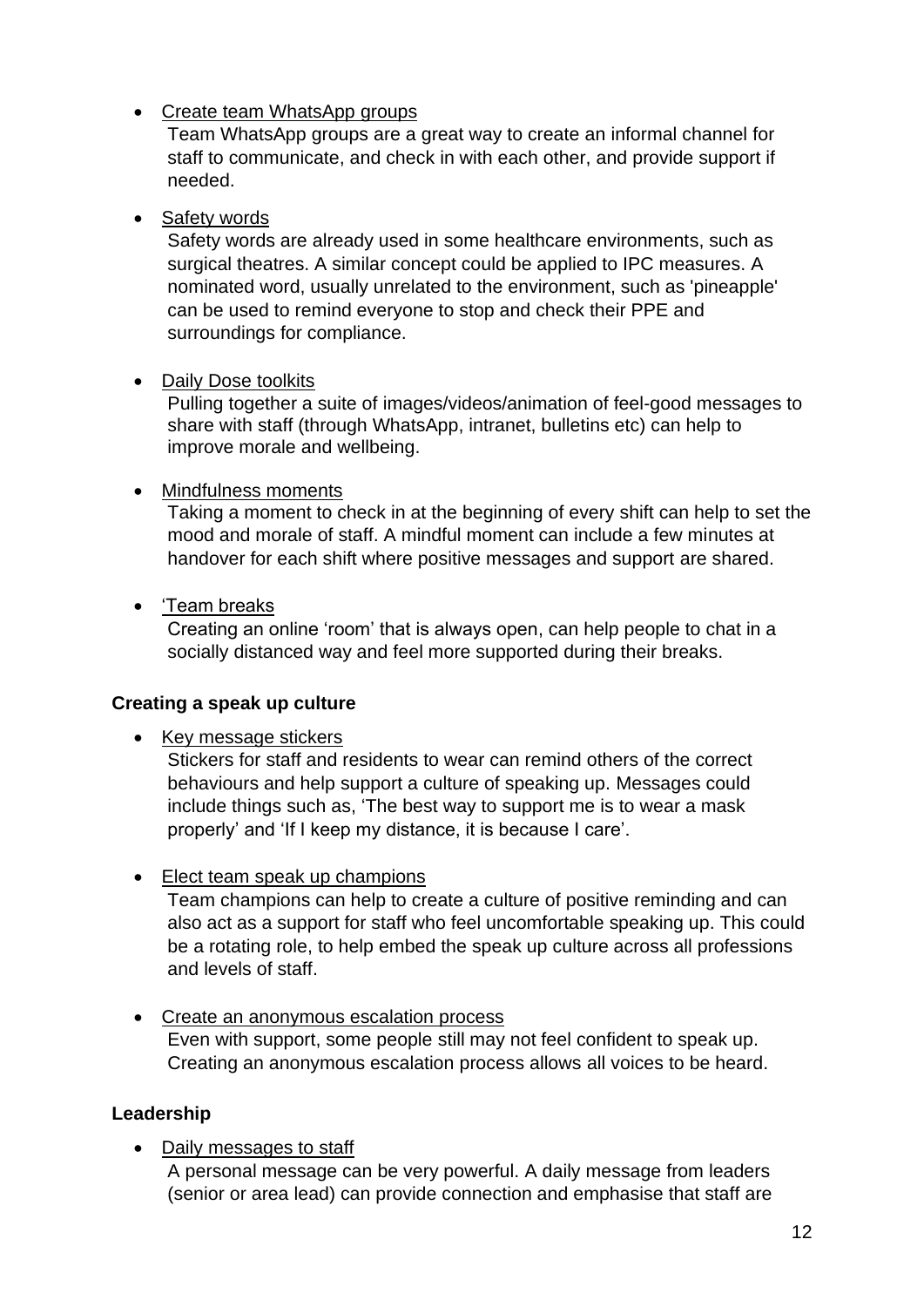supported. This could be through a quick written message, a meme, or an informal video.

• Volunteer support

Volunteers are a great resource and already play an important role with many providers. Consider creating volunteer roles to support compliance and behaviour. These volunteers could act as safety ambassadors, reminding people of behaviours in public spaces, such as canteens and corridors, or give arrival briefings on IPC measures for visitors.

• Safety huddles

Create dedicated safety huddles, or conversations during handover, to focus on IPC and safety measures, instead of adding them on to the end of huddles in a hurry. This will help to embed the importance of these topics in the organisational culture.

• Establishing a 'faceless' sickness line for staff

It can be difficult for staff who are unwell to call in sick if they are speaking to their line manager. They may feel they are letting the team down, or adding to pressure in already challenging times. It is important to embed a no-risk approach to staff illness, to reduce the risk of staff spreading infection. Dedicated absence phonelines for reporting sickness have proved very effective.

#### • Virtual meetings and handover

Changing face-to-face meetings, handovers and debriefs to virtual meetings means staff can be socially distanced but still provide group feedback. These virtual meetings can be delivered through Microsoft Teams, WhatsApp, Zoom, or a local platform.

#### <span id="page-12-0"></span>**Residents and visitors**

• Front door 'greeters'

Non-verbal cues, such as smiling, are missing in a world full of masks and PPE. Consider using volunteers or dedicated staff at the front door, to help explain IPC measures.

• Community language videos

If your demographic includes a large community of other language speakers, consider filming additional videos explaining the measures in those languages. If you can find a local care worker, who speaks the language and is representative of the community, this will help it to be well received.

• Staff pictures

Staff in full PPE can seem remote and 'faceless'. Consider if there is way to make photo badges or laminated pictures of staff to reduce the barrier between staff and residents or service users. This can help requests from staff to land better.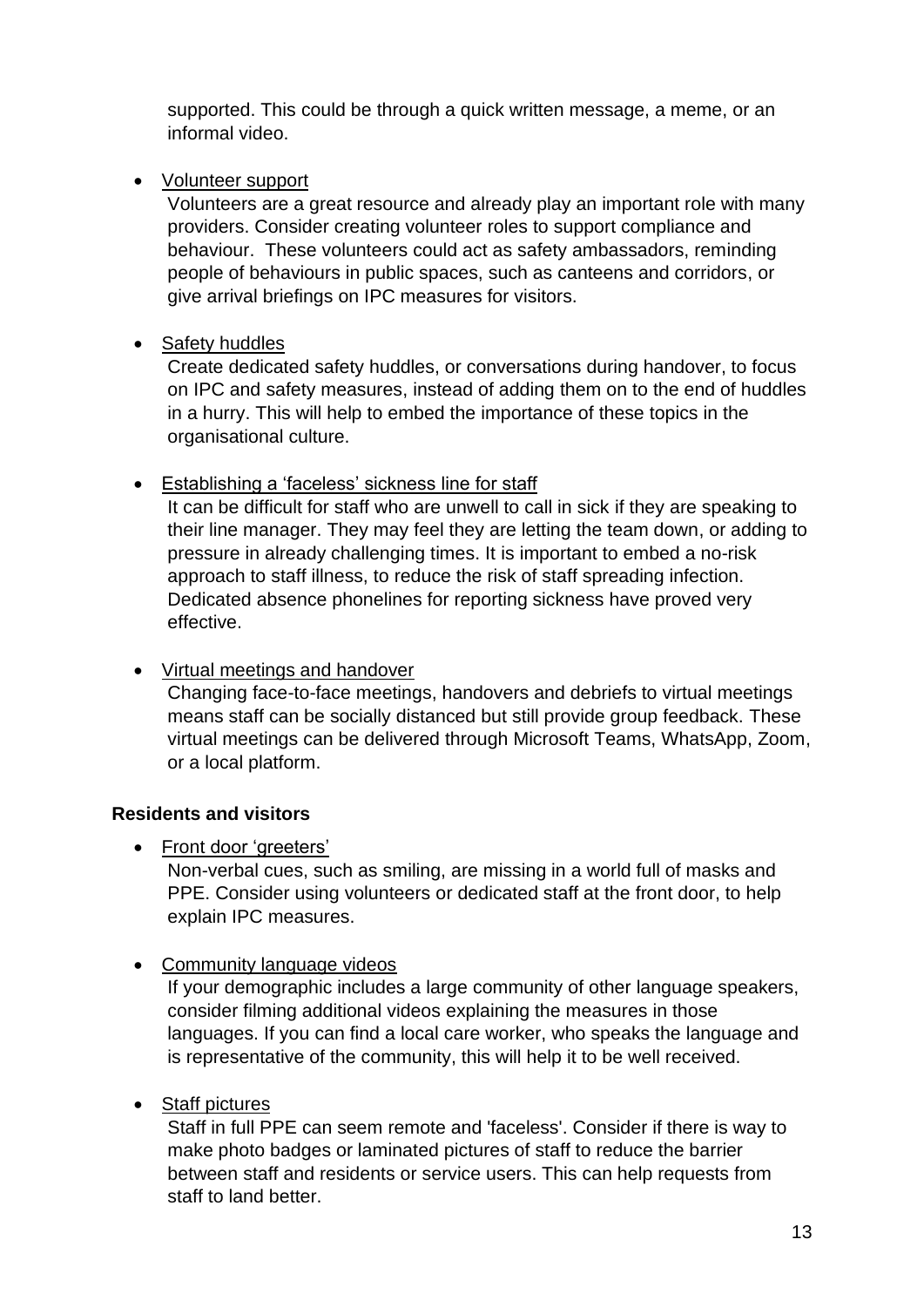# • Feedback

Surveys are a useful way to obtain feedback from people on how they experienced care. Consider including a question about the information they received regarding IPC measures such as, 'was it enough?' and 'did they understand it?', to support ongoing evaluation of your local measures.

#### <span id="page-13-0"></span>**General safety**

• Temperature checks at the front door

Many people are used to having a temperature check when visiting restaurants or other settings. Temperature checks at the entrance helps identify those who may not know they are ill. Temperature takers would need to wear masks and PPE.

#### • WIFI login page

A Wi-Fi login page is another opportunity to share IPC messages. You could add videos or infographics on the login page, with links to more information.

#### <span id="page-13-1"></span>**Buildings**

• Contactless 'office'

A contactless building reduces the need to touch handles or press buttons. Swipe cards and phone app access are used instead.

#### • Staff only bathrooms

Consider making some bathroom and toilet facilities 'staff only', so there is less mixing between staff and visitors.

#### • Create more space for breaks

It can be challenging for staff to stay socially distanced while on rest breaks. Consider heated tents or marquees to create more room for staff on breaks. Carry out risk assessments for these extra spaces.

#### • Visual cues

Many organisations will be using visual cues, such as coloured floor tape and signs, to remind people about social distancing and different zones. Consider using these visual cues in staff rooms and changing rooms as well.

#### • Removable signage

Consider using flexible signage, which can be moved around. For example, pull-up banners including the text: 'You are now entering a red zone. Rules in this zone include ...'

#### <span id="page-13-2"></span>**Cleaning**

• 'I'm clean' notice